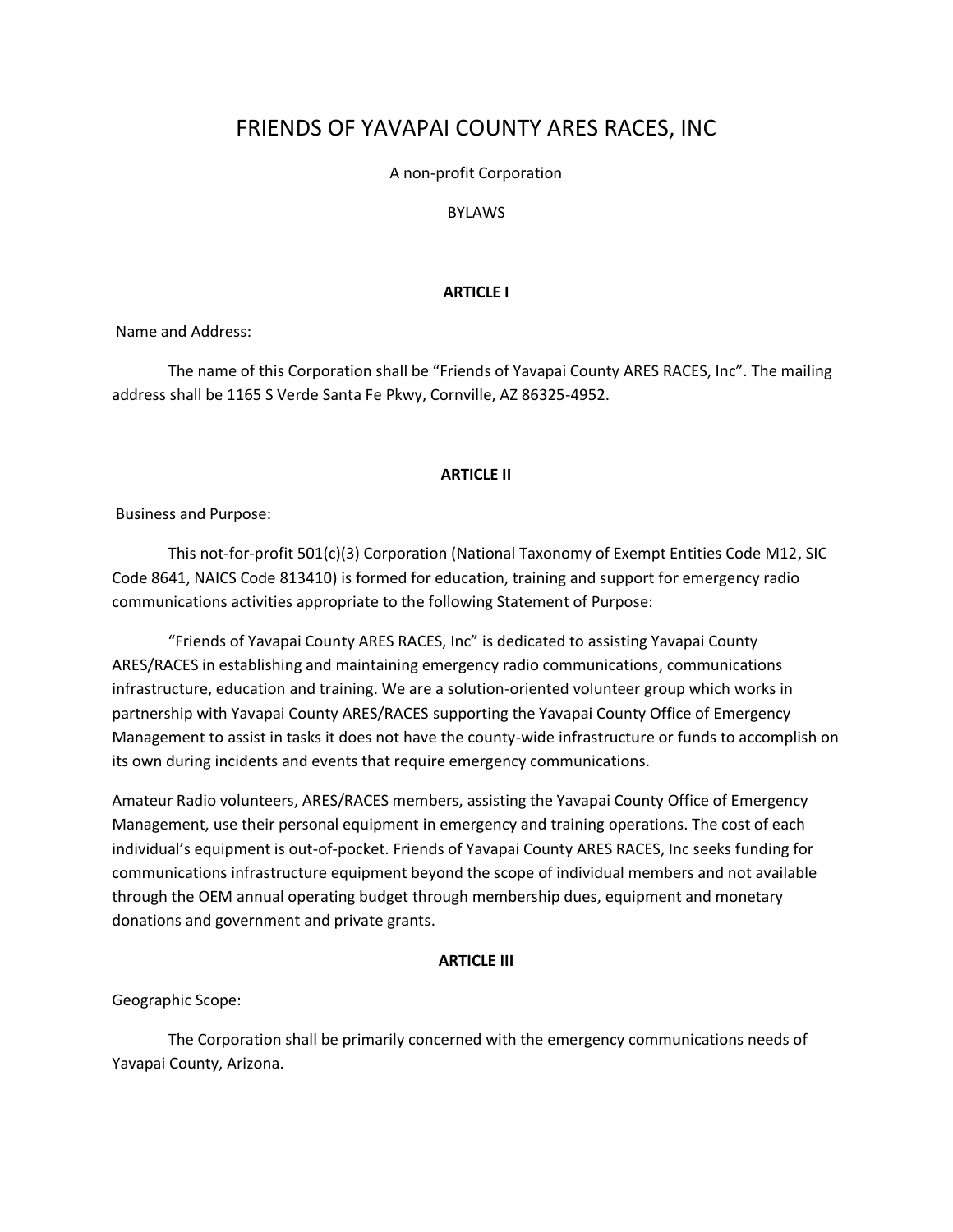# **ARTICLE IV**

Structure of the Corporation:

The structure of the Corporation shall include at least the following, as provided in sections below:

(A) Officers; a minimum of three (3), President, Secretary and Treasurer selected from the ARES/RACES Emergency Coordinators (EC) and Assistant Emergency Coordinators (AEC) duly appointed by the Yavapai County Amateur Radio Emergency Communications Coordinator Liaison.

(B) At Large Members; a minimum of two (2) elected from the general membership*.*

All Officers and At Large Members must be FCC licensed Amateur Radio Operators and members of Yavapai County ARES RACES.

# **ARTICLE V**

Board of Directors (Board):

The affairs of the Corporation shall be governed by its Board, consisting of the Officers and At Large Members and one non-voting Director/Advisor. The number of Directors may be changed at any time by the voting membership. Each Director shall serve without monetary compensation and shall continue to serve until resignation or removal by a majority of Board members.

Vacancies occurring on the Board of Directors shall be replaced by:

(A) Officer positions will be filled by selection of the remaining Officers in consultation with Yavapai County Amateur Radio Emergency Communications Coordinator Liaison from the appointed ARES/RACES Emergency Coordinators (EC) and Assistant Emergency Coordinators (AEC)

(B) At large member vacancies shall be filled through a vote of the membership from a slate of candidates proposed by a nominating committee composed of non-board members.

The Yavapai County Amateur Radio Emergency Communications Coordinator Liaison, or his designee, shall be an ex-officio non-voting member of the Board.

Without the prior written approval of the President, board members shall not use the Corporation name or logo for any purpose other than an activity undertaken on behalf of the Corporation.

Board members may be entrusted with sensitive information, and they are expected to treat it as such and seek the counsel of the President if they are in doubt about its proper use.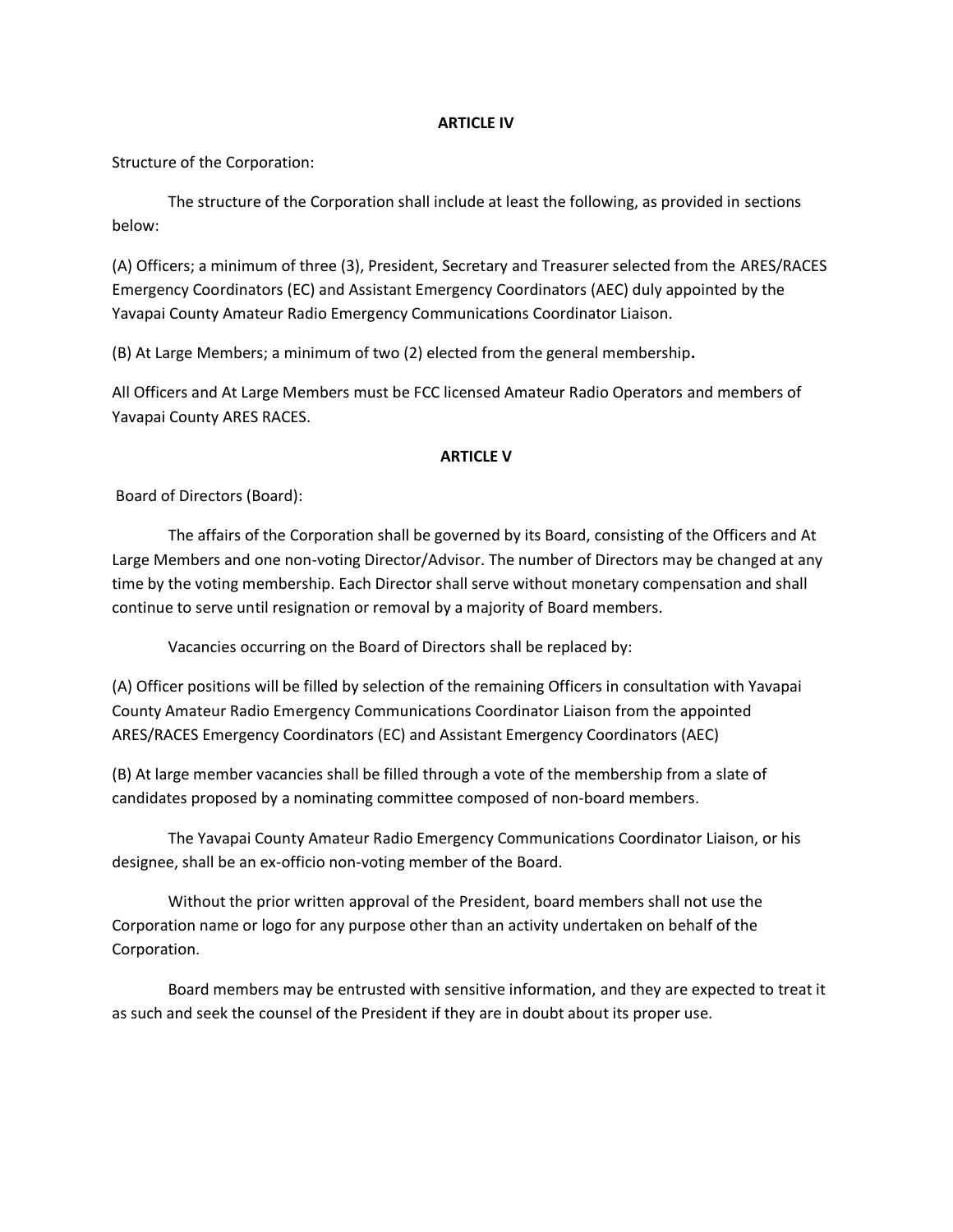#### **ARTICLE VI**

Board Meetings and Actions:

The Board shall meet at least twice per year in open session or as may be needed to conduct Board business. The meeting held closest to the end of the physical year shall be considered the Annual Meeting. Notice of the Annual Meeting shall be given to each Board Member no less than thirty (30) days in advance of the meeting. To ensure a quorum, Board members shall confirm their intent to attend by confirming email to the Secretary no later than fifteen (15) days prior to the meeting date. If it is anticipated that a quorum will not be present at the meeting, the meeting shall be rescheduled within forty-five (45) days. The general membership shall be advised of the Annual Meeting by email no less than thirty (30) days prior to the meeting. Other Board meetings shall be announced no less than ten (10) days prior to the meeting by email to Board members and the general membership.

A majority of the entire Board shall constitute a quorum, except as otherwise required by law or in these Bylaws. The action of a quorum shall be the action of the Board.

Board meetings shall be open to the general membership. Only Active Yavapai County ARES/RACES members shall be considered voting members.

All expenditures of \$500 or more shall be approved by the Board.

#### **ARTICLE VII**

Officers:

The Officers of the Corporation include the President, Secretary, Treasurer, and such other officers as may be created by the Board.

Officers shall be elected for the Board from within the ranks of *Emergency Coordinators and Assistant Emergency Coordinators duly appointed by the Yavapai County Amateur Radio Emergency Communications Coordinator* and shall serve without compensation.

The President shall preside over meetings of the Board. The President shall be responsible to make proper notification of all meetings. The President is authorized to approve payment of expenses under \$500 without further authorization.

The President may appoint standing or special committees to assist in the functions of the Corporation. Such appointments shall be approved by the Board.

The Secretary shall keep minutes of meetings of the Board and shall be responsible for the correspondence and files of the Corporation.

The Treasurer shall be responsible for maintenance of Corporation assets, and all billings and payments due. The Treasurer is authorized to sign checks in payment of expenses under \$500 with the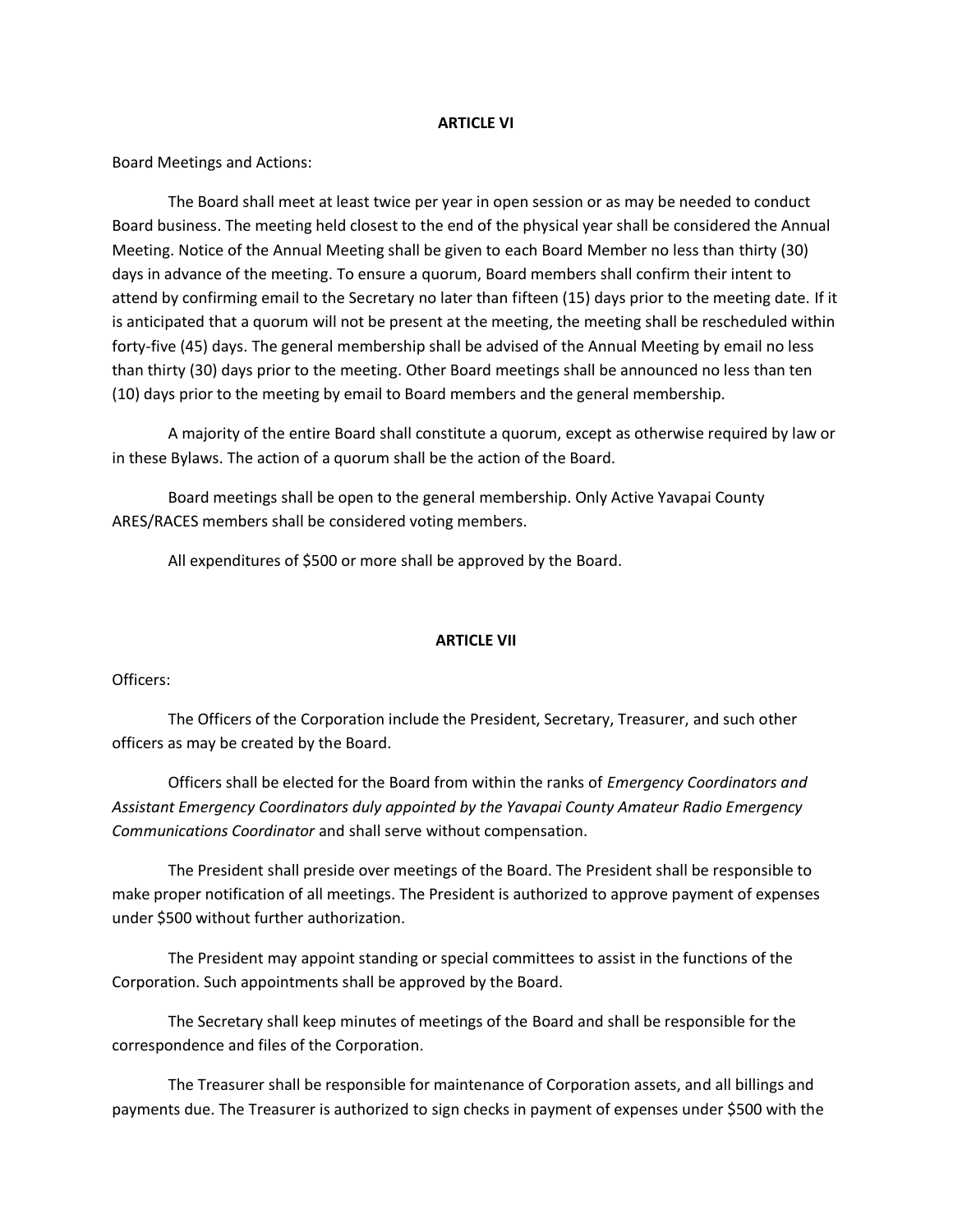approval of the President, or of expenses of \$500 or more when approved by the Board. Routine expenditures, listed in Attachment 1, may be paid by the Treasurer provided approval is given annually by the Board to the items on the routine expenditures list. The Treasurer shall also serve, or appoint a member with the President's approval, to sever as the Statutory Agent as required by the Arizona Corporation Commission.

Other powers and duties of Officers may be specified by resolution of the Board.

# **ARTICLE VIII**

Membership, voting eligibility and dues:

Membership in the Organization shall be open to anyone with an interest in Emergency Communications in Yavapai County.

Only Active members of Yavapai ARES/RACES shall be considered voting members of the Corporation.

Annual dues of \$25 are required for membership in the Corporation to assist the Corporation in fulfilling its stated mission. Dues are payable on January  $1<sup>st</sup>$  yearly. Members whose dues are in arrears in excess of sixty (60) days shall no longer be considered voting members. Members whose dues in arrears of one hundred and twenty (120) days shall be dropped from the membership role.

# **ARTICLE IX**

Committees:

A Technical Committee, Nominating Committee and other Standing Committees and Ad Hoc Committees shall be created by the Board as deemed necessary.

# **ARTICLE X**

Financial Administration:

The fiscal year of the Corporation shall begin on January 1 and end on December 31.

All moneys and other assets received from dues, donations, bequests, grants, or other fundraising activities shall be used to further the goals of the Corporation as described in these Bylaws.

All Corporation funds shall be deposited in an insured financial institution. All monies withdrawn from this account shall require the signature of the President or Treasurer.

No monies shall be distributed to Officers or Directors in compensation or wages.